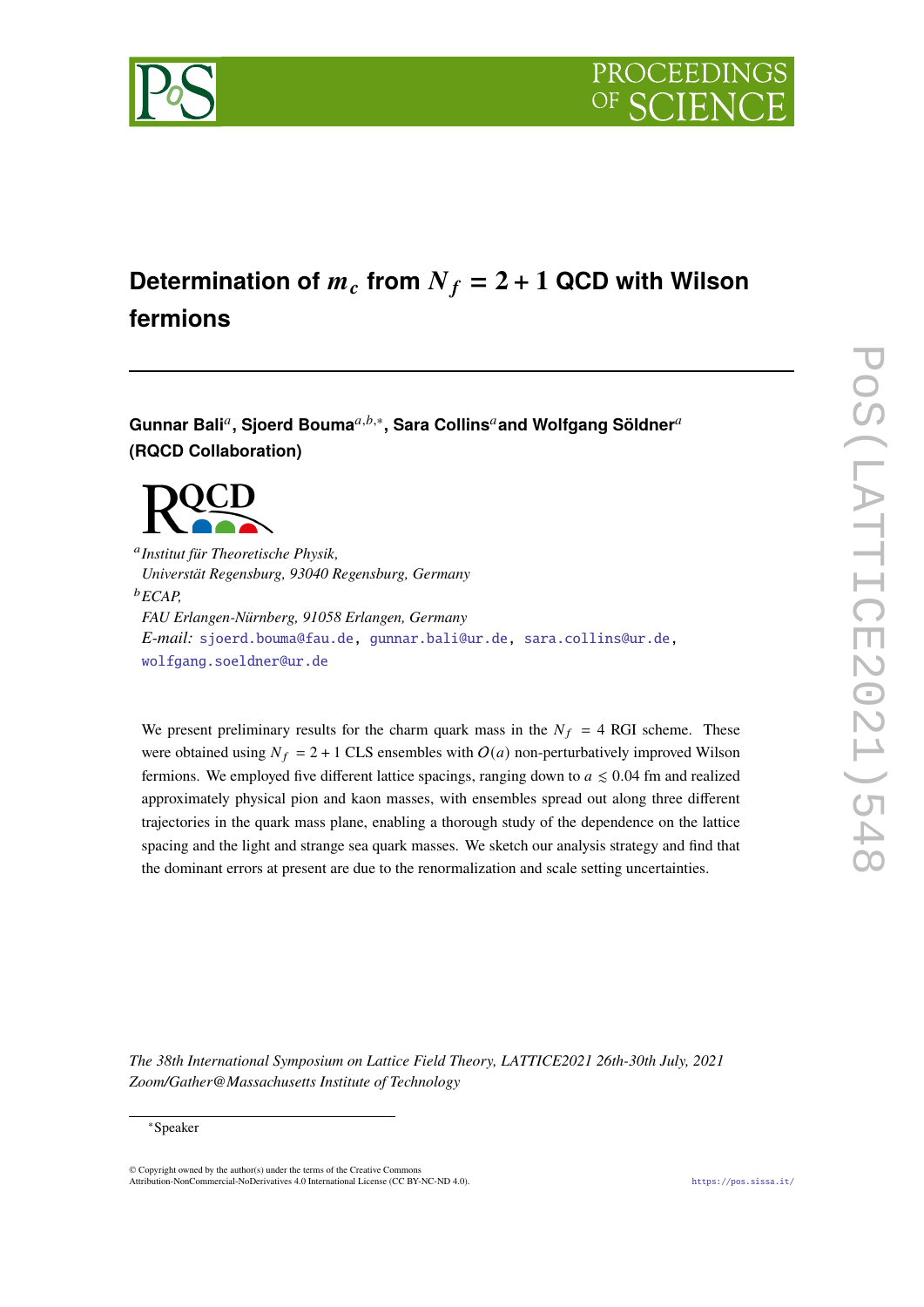# **1. Introduction**

The charm quark mass is of interest both as a fundamental parameter of the Standard Model and as input to phenomenological predictions, including for BSM physics. Here, we present preliminary results of a recent analysis, determining the charm quark mass using the CLS  $N_f = 2 + 1$  ensembles with  $O(a)$  improved Wilson-clover fermions. Discretisation effects are normally significant for charm observables in current simulations and the CLS ensembles, with the squared lattice spacing varied by a factor of almost five, enable such systematics to be tightly controlled.

<span id="page-1-0"></span>

Figure 1: Overview of the CLS ensembles used. The cross symbolizes physical pion and kaon masses.

# **2. Setup**

We use 39 ensembles of non-perturbatively improved Wilson-clover fermions generated by the Coordinated Lattice Simulations (CLS [\[1\]](#page-7-0)) effort, using OpenQCD [\[2\]](#page-7-1). These ensembles were generated at five different values of the lattice spacings, ranging from  $a \approx 0.085$  fm down to  $a \approx 0.039$  fm. Pion masses range from 420 MeV down to the physical point. The ensembles approximately lie on three different 'chiral trajectories': 1) constant strange quark mass, where  $m_s \approx m_s^{\text{phys}}$ ; 2) symmetric line, where  $m_s = m_\ell$ ; 3) constant sea quark mass, where the trace of the quark mass matrix  $Tr[M_a] = 2m_\ell + m_s = \text{const.}$ . The inclusion of multiple chiral trajectories allows us to compensate for any (slight) mistuning of individual trajectories in the fit. An overview of the sea quark mass combinations covered in this analysis is shown in figure [1.](#page-1-0) For each ensemble two heavy quark masses  $(m_H)$  around the physical charm quark mass were simulated. The charm quark mass  $(m_c)$  is then determined by an interpolation in the fit, as detailed in section [4.](#page-3-0) Only ensembles with a spatial extent L satisfying  $LM_{\pi} \geq 4$  were included in order to minimize finite-size effects.

#### <span id="page-1-1"></span>**3. Analysis strategy**

The charm quark mass is determined using the PCAC relation:

$$
am^{PCAC}(t) = \frac{\partial_t C_{A_0^L P^{(j)}}(t) + c_A a \partial_t^2 C_{P^L P^{(j)}}(t))}{2C_{P^L P^{(j)}}(t)},
$$
\n(1)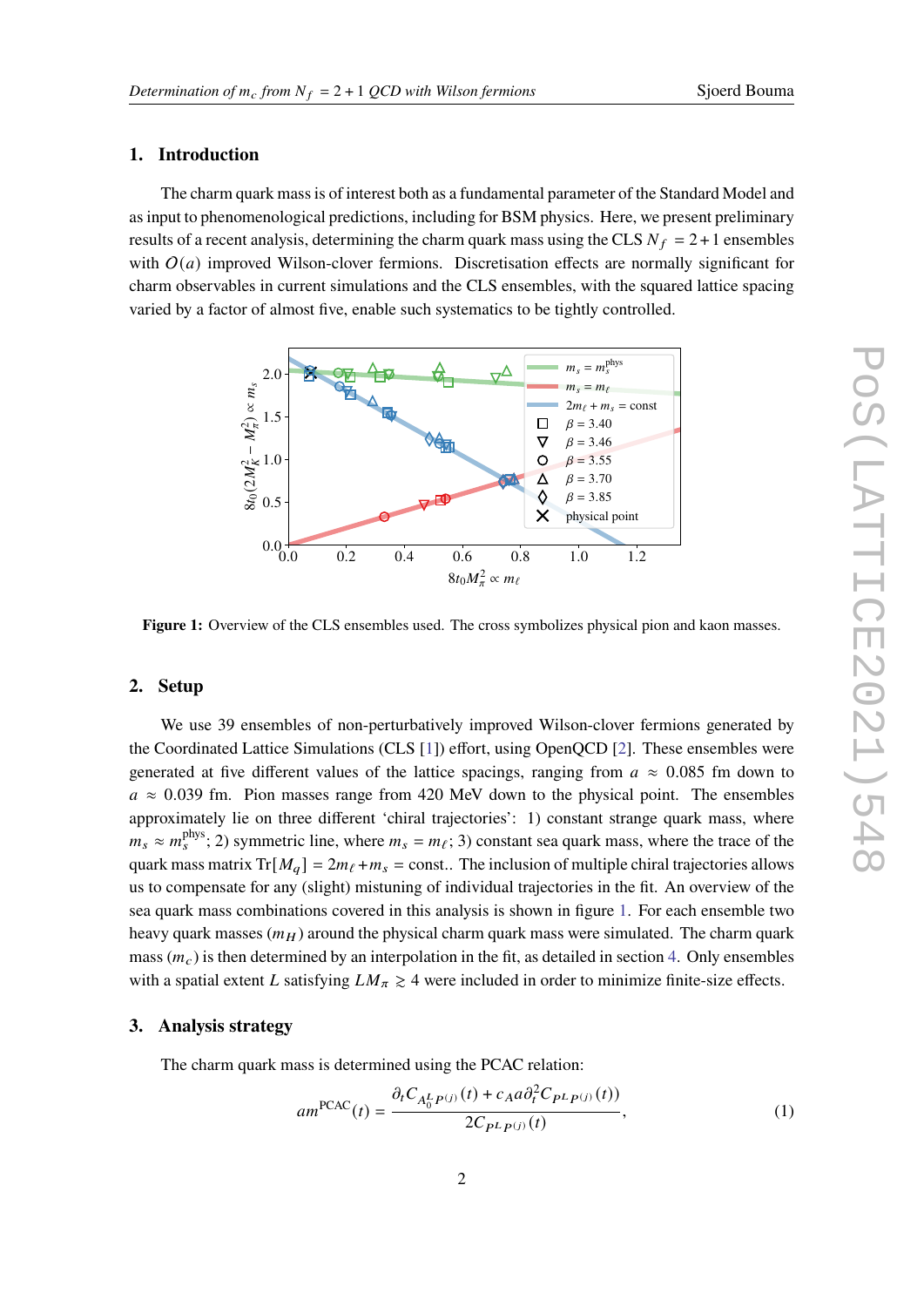where  $C_{A_0P}$  and  $C_{PP}$  are point-smeared axial-pseudoscalar and pseudoscalar-pseudoscalar twopoint correlation functions, the superscript  $(i)$  represents the level of spatial smearing and the improvement coefficient  $c_A$  was determined non-perturbatively in [\[3\]](#page-7-2). We use flavour non-diagonal currents  $J = \bar{q}_i \Gamma q_j$  with  $\Gamma = \gamma_5(\gamma_5)$  for  $J = P(A)$  and  $i, j \in \{u, d, s, H\}$  to obtain  $m_{ij}^{\text{PCAC}} =$ 1  $\frac{1}{2}(m_i^{\text{PCAC}} + m_j^{\text{PCAC}})$ , where  $m_u = m_d = m_\ell$  and  $m_H \approx m_c$ . We employ two different definitions of the discrete derivative  $\partial_t$ : the 'standard', symmetric discretized derivative  $\partial_t f(t) = \frac{f(t+a)-f(t-a)}{2a}$ and a 'continuum' definition of the PCAC mass based on the following parametrizations:

$$
C_{PP}(t) = Z_{PP}\left(e^{-amt} + re^{am(T-t)}\right) + \text{excited states},\tag{2}
$$

$$
C_{AP}(t) = Z_{AP}\left(e^{-amt} - re^{am(T-t)}\right) + \text{excited states},\tag{3}
$$

$$
am^{PCAC}(t) = \frac{1}{2}am(t)\left(\frac{\mathcal{Z}_{AP}}{\mathcal{Z}_{PP}} + c_A am(t)\right),\tag{4}
$$

where  $r = 0$  for ensembles with open boundary conditions in time, and  $r = 1$  for periodic boundary conditions. Neglecting the excited states, we can then determine  $m(t)$  and  $\mathcal{Z}_{AP}/\mathcal{Z}_{PP}$ :

$$
am(t) = \begin{cases} \frac{1}{4} \left( \log \frac{C_{PP}(t-a)}{C_{PP}(t+a)} + \log \frac{C_{AP}(t-a)}{C_{AP}(t+a)} \right) & (r = 0),\\ \frac{1}{2} \left( \cosh^{-1} \frac{C_{PP}(t-a) + C_{PP}(t+a)}{2C_{PP}(t)} + \cosh^{-1} \frac{C_{AP}(t-a) + C_{AP}(t+a)}{2C_{AP}(t)} \right) & (r = 1), \end{cases} \tag{5}
$$

$$
\frac{\mathcal{Z}_{AP}}{\mathcal{Z}_{PP}}(t) = \begin{cases} \frac{C_{AP}(t)}{C_{PP}(t)} & (r = 0),\\ \left(\frac{C_{AP}(t) \cdot (C_{AP}(t+a) - C_{AP}(t-a))}{C_{PP}(t) \cdot (C_{PP}(t+a) - C_{PP}(t-a))}\right)^{1/2} & (r = 1). \end{cases} \tag{6}
$$

To identify regions in t where discretization and boundary effects for either definition of PCAC masses — symmetric derivative  $(\partial_{std})$  and continuum-inspired  $(\partial_{con})$  — can be neglected, the effective PCAC masses are fitted to a simple constant plus exponential form:

$$
am^{PCAC}(t) \approx am^{PCAC} + c_1 e^{-b_1 t} + c_2 e^{-b_2 (T - t)},
$$
\n(7)

where for periodic boundary conditions  $b_2 = b_1$  and  $c_2 = c_1$ . The plateau is then defined as the region where corrections to the constant are smaller than a quarter of the statistical error, i.e.  $4 \cdot |c_1 \cdot \exp^{-b_1 t} + c_2 e^{-b_2(T-t)}| \leq \Delta^{\text{stat}}[am^{\text{PCAC}}(t)].$  For ensembles where multiple source positions are available, a simultaneous fit is performed for all source positions sufficiently far away from the boundary. An example of the results of one of these fits is shown in figure [2.](#page-3-1) Once the plateau region is identified, the PCAC mass is computed as a simple weighted average, i.e. carrying out a one-parameter fit. Errors are estimated through a binned jackknife procedure in order to properly take into account autocorrelations: the jackknife error is computed after binning in Monte Carlo time for a number of different bin sizes S. The integrated autocorrelation time  $\tau_{int}$  is then estimated by extrapolating to infinite bin size:

$$
\frac{\sigma^2[S]}{\sigma^2[1]} \approx 2\tau_{\rm int} \left( 1 - \frac{c_A}{S} + \frac{d_A}{S} e^{-S/\tau_{\rm int}} \right). \tag{8}
$$

The autocorrelation-corrected error is obtained by rescaling the error at bin size 1 by  $\sqrt{2\tau_{\text{int}}}$ . A similar procedure was followed in order to obtain covariances between different observables used in the fits.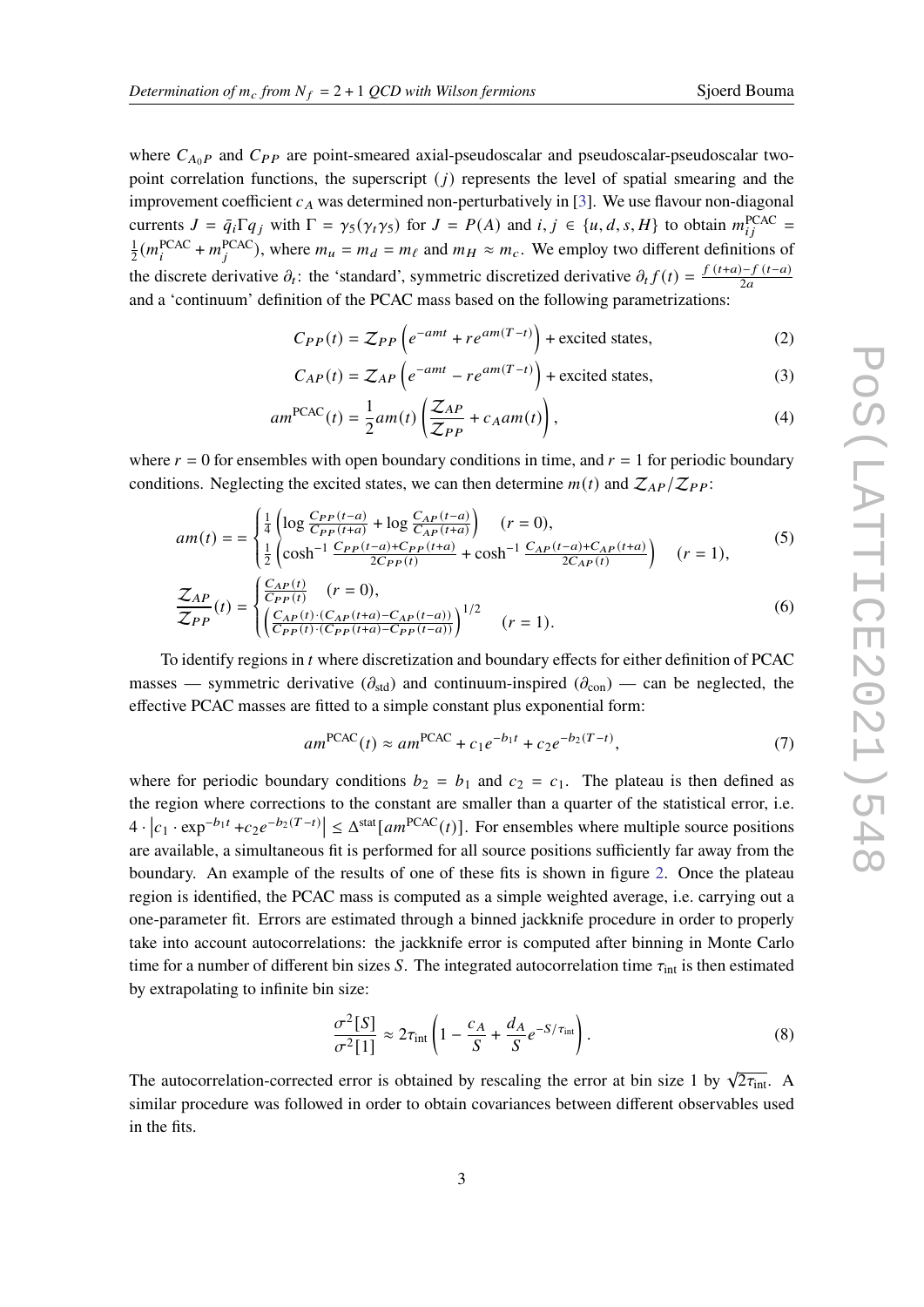<span id="page-3-1"></span>

**Figure 2:** Example of the fit that determines the plateau range. The fit is performed simultaneously to correlator data for multiple source positions, but only  $t_s = 37a$  is shown here.

## <span id="page-3-0"></span>**4. Renormalization Group Invariant (RGI) masses**

The Renormalization Group Invariant (RGI) quark masses are obtained from the PCAC masses using the following relation:

$$
m_{ij}^{\text{RGI}} = Z_M m_{ij}^{\text{PCAC}} \left[ 1 + (b_A - b_P) a m_{q,ij} + (\tilde{b}_A - \tilde{b}_P) a \text{Tr}[M_q] \right] + O(a^2). \tag{9}
$$

The values for the renormalization and improvement coefficients  $Z_M$  and  $b_A - b_P$  were determined non-perturbatively in [\[4\]](#page-7-3) and [\[5\]](#page-7-4), respectively. For the value of  $\tilde{b}_A - \tilde{b}_P$ , no precise non-perturbative determination is available, but as the term it multiplies is proportional to the sea quark masses in lattice units, which are tiny compared to the heavy mass  $am_{q,HH} = \frac{1}{2}$  $rac{1}{2}(\frac{1}{\kappa n})$  $\frac{1}{\kappa_H}-\frac{1}{\kappa_{\rm ct}}$  $\frac{1}{K_{\text{crit}}}$ ), we ignore this term and set  $\tilde{b}_A - \tilde{b}_P = 0$  in our fits. The heavy quark mass can be obtained either from  $m_{HH}$ , from  $m_{Hs}$  or from  $m_{Hl}$ :  $m_H = m_{HH}$ ,  $m_H = 2m_{Hs} - 2m_{s\ell} + 2m_{\ell\ell}$  or  $m_H = 2m_{Hl} - 2m_{\ell\ell}$ , where  $m_{\ell\ell} = m_{ud}$  is a flavour non-singlet combination and so is  $m_{HH}$  because the heavy quark is quenched.

As the ensembles were generated at fixed values of the bare coupling  $g_0$ , rather than of the order-*a* improved coupling, in order to maintain  $O(a)$  improvement, all masses are rescaled by the Wilson flow scale  $t_0$ , for which we use the notation  $m = \sqrt{8t_0}m$ . The continuum and chiral extrapolation is performed through a global, fully correlated fit. As the statistical errors of the heavy PCAC masses are much smaller than those of, e.g., the pion and kaon masses, we use a generalized chi-squared fit, in which the errors of  $M_{\pi}$  and  $M_K$  are included, as well as their correlations with the  $D$  meson mass and the heavy quark mass. Errors and covariance matrix are estimated through the procedure outlined in section [3.](#page-1-1) We include a dependence on either  $m_{D_s}$  or the flavour-averaged D-meson mass  $m_{\overline{D}} = \frac{2m_D + m_{D_s}}{3}$ , in order to allow for a global interpolation from the two simulated heavy quark masses to the physical charm quark mass. The values of the improvement coefficients  $Z_M$ ,  $b_A - b_P$  as well as of the scale  $t_0/a$  are added as priors to the  $\chi^2$  functional, along with their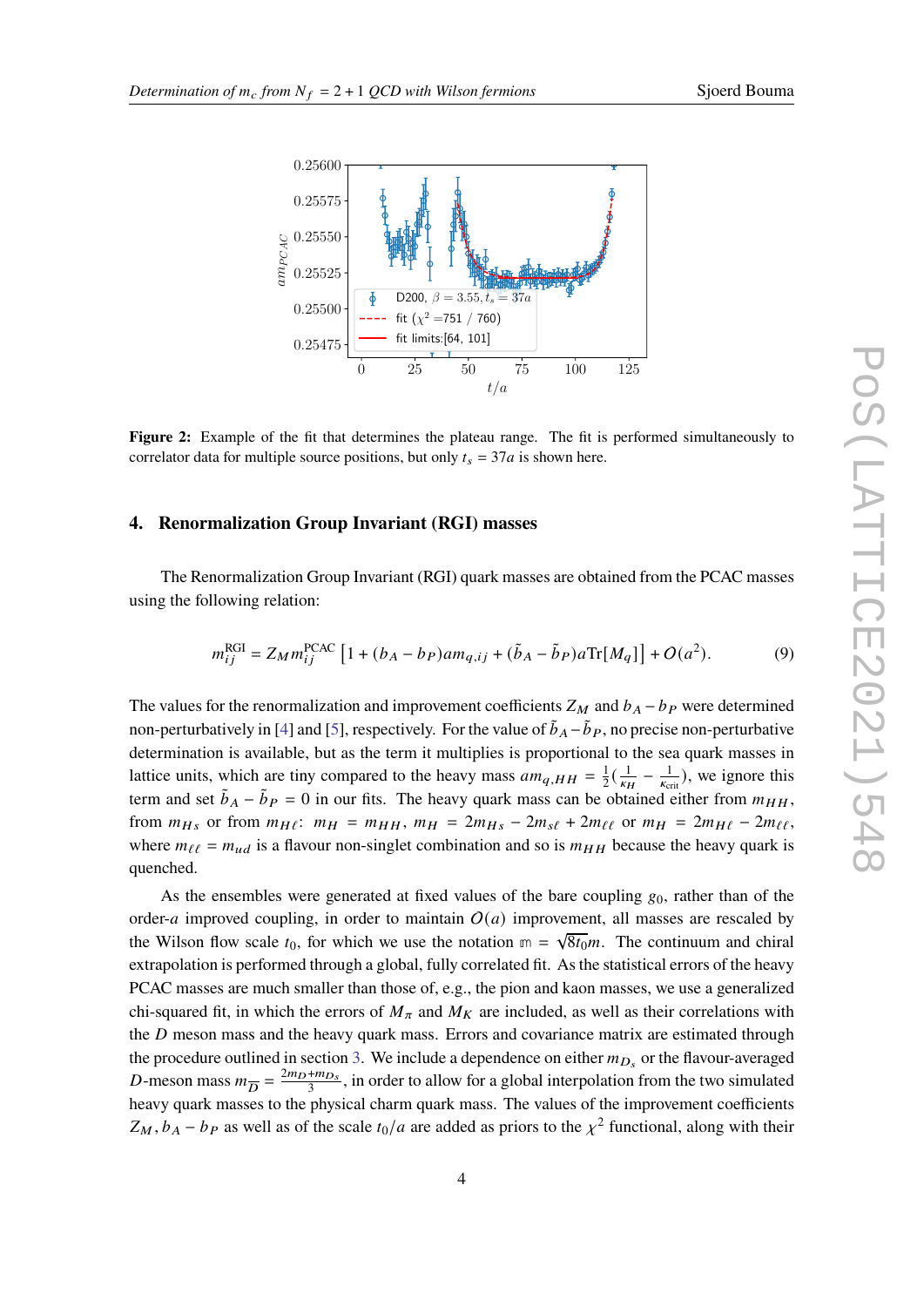uncertainties. The full fit parametrization is given below:

$$
m_H^{\text{RGI}}(a^2/t_0^*, \overline{M}^2, \delta M^2, \mathbb{m}_D) = \begin{cases} f_{\chi \text{PT}} \times (1 + f_{\text{latt}}), \\ f_{\chi \text{PT}} + f_{\text{latt}}, \end{cases}
$$
, where (10)

$$
f_{\chi PT}(\overline{\mathbb{M}}^2, \delta \mathbb{M}^2, \mathfrak{m}_D) = p_0 + p_1 \overline{\mathbb{M}}^2 + p_2 \delta \mathbb{M}^2 + p_7 \delta \mathfrak{m}_D + p_3 \overline{\mathbb{M}}^4 + p_4 \delta \mathbb{M}^4
$$
  
+ 
$$
p_8 \mathfrak{m}_D \overline{\mathbb{M}}^2 + p_9 \mathfrak{m}_D \delta \mathbb{M}^2 + p_{10} \delta \mathfrak{m}_D^2 + p_{11} \overline{\mathbb{M}}^2 \delta \mathbb{M}^2 + p_{14} \delta \mathfrak{m}_D^3,
$$
 (11)

$$
f_{\text{latt}}(a^2/t_0^*, \overline{M}^2, \delta M^2, \mathbb{m}_D) = \frac{a^2}{t_0^*} \Big[ p_{15} + p_{16} \overline{M}^2 + p_{17} \delta M^2 + p_{20} \delta \mathbb{m}_D + p_{24} \delta \mathbb{m}_D^2 + p_{27} \mathbb{m}_D \overline{M}^2 + p_{28} \mathbb{m}_D \delta M^2 \Big]
$$
(12)

$$
+ \left(\frac{a^2}{t_0^*}\right)^k \left[p_{18} + p_{21}\delta\mathbb{m}_D + p_{25}\overline{\mathbb{M}}^2 + p_{26}\delta\mathbb{M}^2\right].
$$

 $\text{Here, } \overline{M}^2 = \frac{2m_K^2 + m_{\pi}^2}{3}, \delta M^2 = 2(m_K^2 - m_{\pi}^2), \delta m_D = m_D - m_D^{\text{phys}}$  $_D^{\text{phys}}$ , and  $m_D$  corresponding either to the  $D_s$  or the  $\overline{D}$ . The lattice spacing dependence is parametrized through  $\frac{d^2}{dt^*}$  $\frac{a^2}{t_0^*}$ , where  $t_0^*$  is defined as the value of  $t_0$  along the symmetric  $m_s = m_\ell$  line which satisfies  $8t_0^*(M_K^2 + M_\pi^2/2) = 12t_0^*M_\pi^2 = 1.110$ . This has the advantage over  $t_0$  that it does not depend on the sea quark masses. Depending on the input, some parameters are set to zero. For instance,  $p_2 = 0$  if  $m_{\overline{D}}$  is used as an input since this term is only possible in conjunction with  $m_{D_s}$ . The physical charm quark mass  $m_c^{\text{RGI}}$  is then determined by setting  $a^2/t_0^* = 0$  and the pion, kaon and  $\overline{D}|D_s$  meson masses to their physical values, with  $t_0^{phys}$  $\bar{0}$ taken from [\[6\]](#page-7-5).

The fit parametrization was varied by excluding different subsets of parameters. In order to arrive at a final result for each combination of PCAC flavour (HH, Hs or H $\ell$ ), D-meson ( $D_s$  or  $\overline{D}$ ) and derivative ( $\partial_{std}$  or  $\partial_{con}$ ), we carry out a weighted average of the results over the parametrizations used, based on the Akaike Information Criterion (AIC) with the weight of a fit  $k$  given by:

$$
w_k = \frac{\exp[-\chi^2(k)/2 - N_p(k)]}{\sum_n \exp[-\chi^2(n)/2 - N_p(n)]},
$$
\n(13)

where  $N_p(k)$  is the number of parameters used. This procedure, which was also used, e.g., in [\[7\]](#page-7-6), allows us to investigate the systematic error associated to the parametrization. In total, roughly  $\sim$  100 fits were carried out for each combination of PCAC flavour/D-meson/derivative.

# **5. Results and discussion**

Preliminary results of our analysis are shown in figures [3–](#page-5-0)[5.](#page-6-0) Figure [3](#page-5-0) illustrates the dependence on the lattice spacing for the three different PCAC flavour combinations. The curves correspond to different fit parametrizations, with the opacity proportional to the weight in the AIC procedure described in section [4.](#page-3-0) The overall errors are shown as dotted lines. For comparison, we have converted our results to the 4-flavour scheme, and also show the corresponding values from the FLAG 2019 report [\[8\]](#page-7-7) and the Münster 2020 result [\[7\]](#page-7-6). The latter is based on a subset of the CLS ensembles used here. The chiral extrapolation is shown in figure [4.](#page-5-1) For all the parametrizations explored, the dependence on the sea quark masses is much smaller than the lattice spacing effects.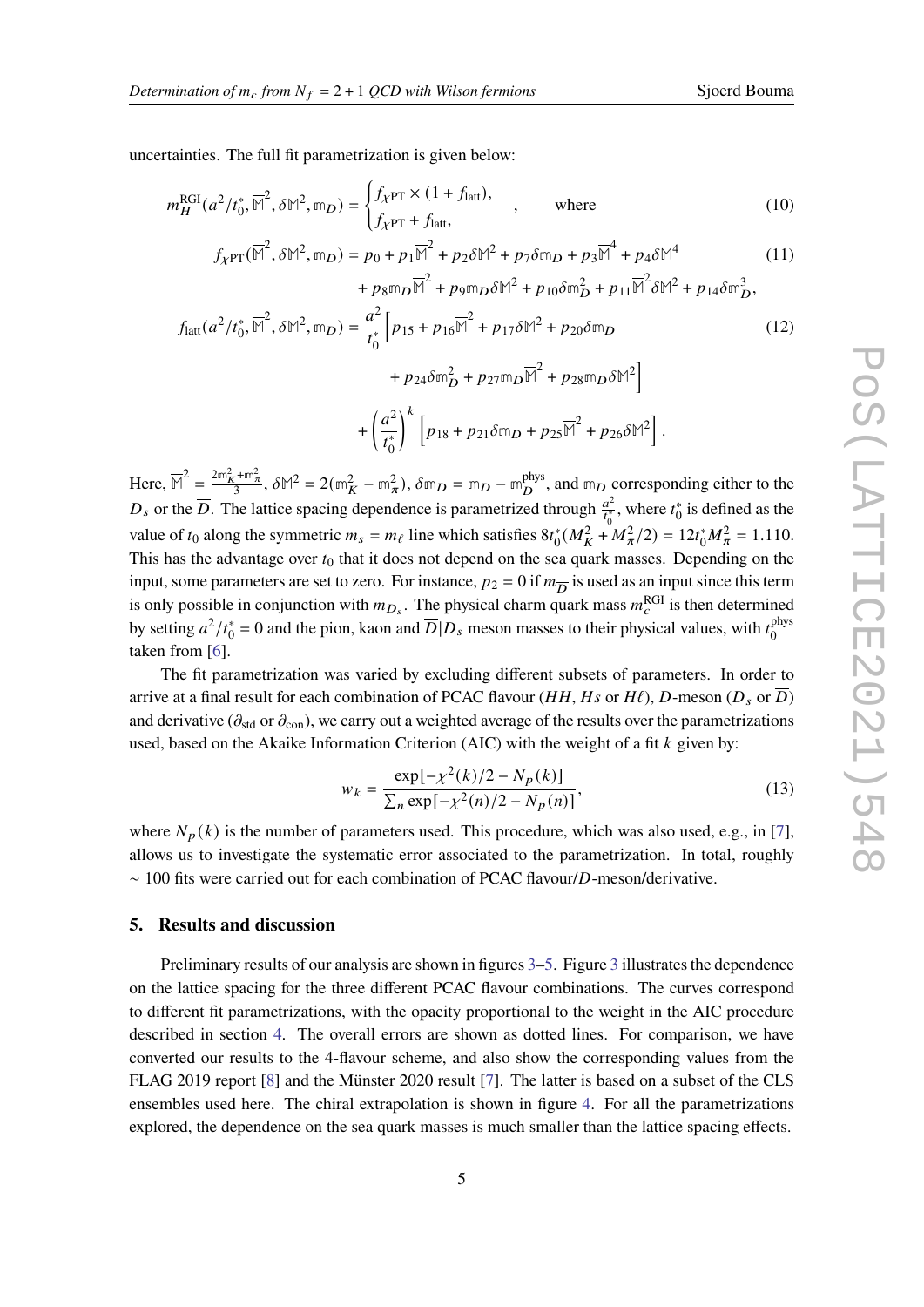<span id="page-5-0"></span>

**Figure 3:** Lattice spacing dependence for the fits with the standard discretized derivative, with the physical charm quark mass determined by interpolation to  $m_{\overline{D}} = m_{\overline{D}}^{phys}$  $\frac{phys}{D}$ . Different curves of the same colour correspond to different fit parametrizations, with their opacity proportional to their relative AIC weights. Solid error bars show the error due to the variation of the fit parametrization only, dotted curves and error bars show the total error.

<span id="page-5-1"></span>

**Figure 4:** Chiral dependence for the fits with the standard derivative, PCAC current Hs and physical point determined by  $m_{\overline{D}}$ . Two of the quark mass trajectories intersect at the physical point.

An overview of all our results, only including the systematic error due to the parametrization, is shown in figure [5.](#page-6-0) Agreement within these errors is moderate; there seems to be a systematic shift of results between the two different derivatives and in particular the values for the standard derivative in conjunction with the  $HH$  PCAC current are somewhat larger than the other results. This may be related to the fact that discretisation effects for this combination are significantly larger than for the other combination, due to the large meson mass. The  $\chi^2_{\text{red}}$  values for the determinations using  $m_{\overline{D}}$  to set the physical charm quark mass are generally around 1; those using the  $D_s$  mass instead are occasionally significantly lower, perhaps indicating some degree of overfitting. We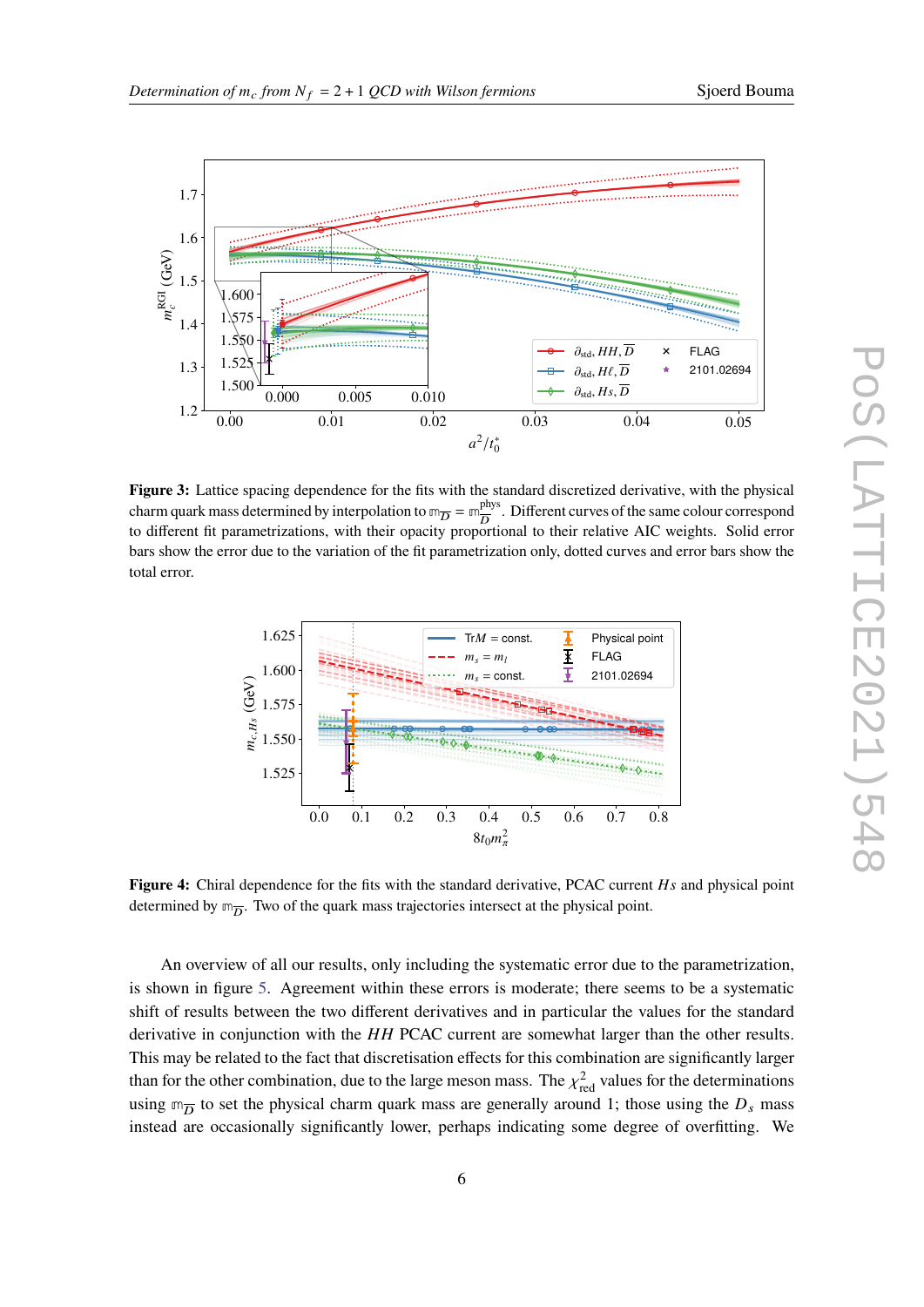<span id="page-6-0"></span>

<span id="page-6-1"></span>**Figure 5:** (Left) Preliminary results with systematic errors due to fit variation only, for each derivative, flavour combination and D-meson. (Right) The range of  $\chi^2_{\text{red}}$  values for the fits. Only fits with a weight  $w > 0.01$  are shown on this panel.

| <b>Error budget</b> (contribution to $\sigma_{\text{tot}}^2$ ) |        |
|----------------------------------------------------------------|--------|
| Statistical (PCAC mass, $M_{\pi}$ , $M_K$ , $m_D$ , $t_0$ )    | $9\%$  |
| $O(a)$ improvement $(b_A - b_P)$                               | 19%    |
| Renormalization $(Z_M)$                                        | $11\%$ |
| Scale setting $(t_0^{\text{phys}})$                            | 21%    |
| Renormalization scale                                          | 35%    |
| $N_f = 3 \rightarrow 4$ conversion                             | $1\%$  |
| Fit parametrization                                            | $5\%$  |

**Table 1:** Error budget for the RGI mass determination using  $H_s$ ,  $\overline{D}$ ,  $\partial_{std}$ . Note that all but three sources of error (PCAC mass,  $m_D$ , fit parametrization) are shared between the different determinations of  $m_c^{\text{RGI}}$ .

remind the reader that in figure [5](#page-6-0) only the errors due to the choice of parametrization are shown. It turns out that the overall error is dominated by the uncertainties of the renormalization  $(Z_M)$ , the scale setting  $(t_0^{\text{phys}})$  $\binom{phys}{0}$  and — to a lesser extent — the order-*a* improvement coefficient  $b_A - b_P$ . The error budget, given for the determination using  $H_s$ ,  $\overline{D}$ ,  $\partial_{std}$ , is shown in table [1.](#page-6-1) In relation to the overall error, the variation of the results between the twelve different determinations is small.

**Acknowledgements.** We thank Simon Kuberski, Jochen Heitger and Fabian Joswig for helpful discussions and our CLS colleagues for the joint generation of the gauge ensembles. The authors were supported by the European Union's Horizon 2020 research and innovation programme under the Marie Skłodowska-Curie grant agreement nos. 813942 (ITN EuroPLEx) and 824093 (STRONG-2020) and by the Deutsche Forschungsgemeinschaft (SFB/TRR-55). The ensembles were generated as part of the CLS effort using OpenQCD [\[2\]](#page-7-1), and further analysis was performed using a modified version of CHROMA [\[9\]](#page-7-8), the IDFLS solver of OpenQCD and a multigrid solver [\[10\]](#page-7-9). The authors gratefully acknowledge the Gauss Centre for Supercomputing (GCS) for providing computing time through the John von Neumann Institute for Computing (NIC) on JUWELS [\[11\]](#page-7-10) and on JURECA-Booster [\[12\]](#page-7-11) at Jülich Supercomputing Centre (JSC). Part of the analysis was performed on the